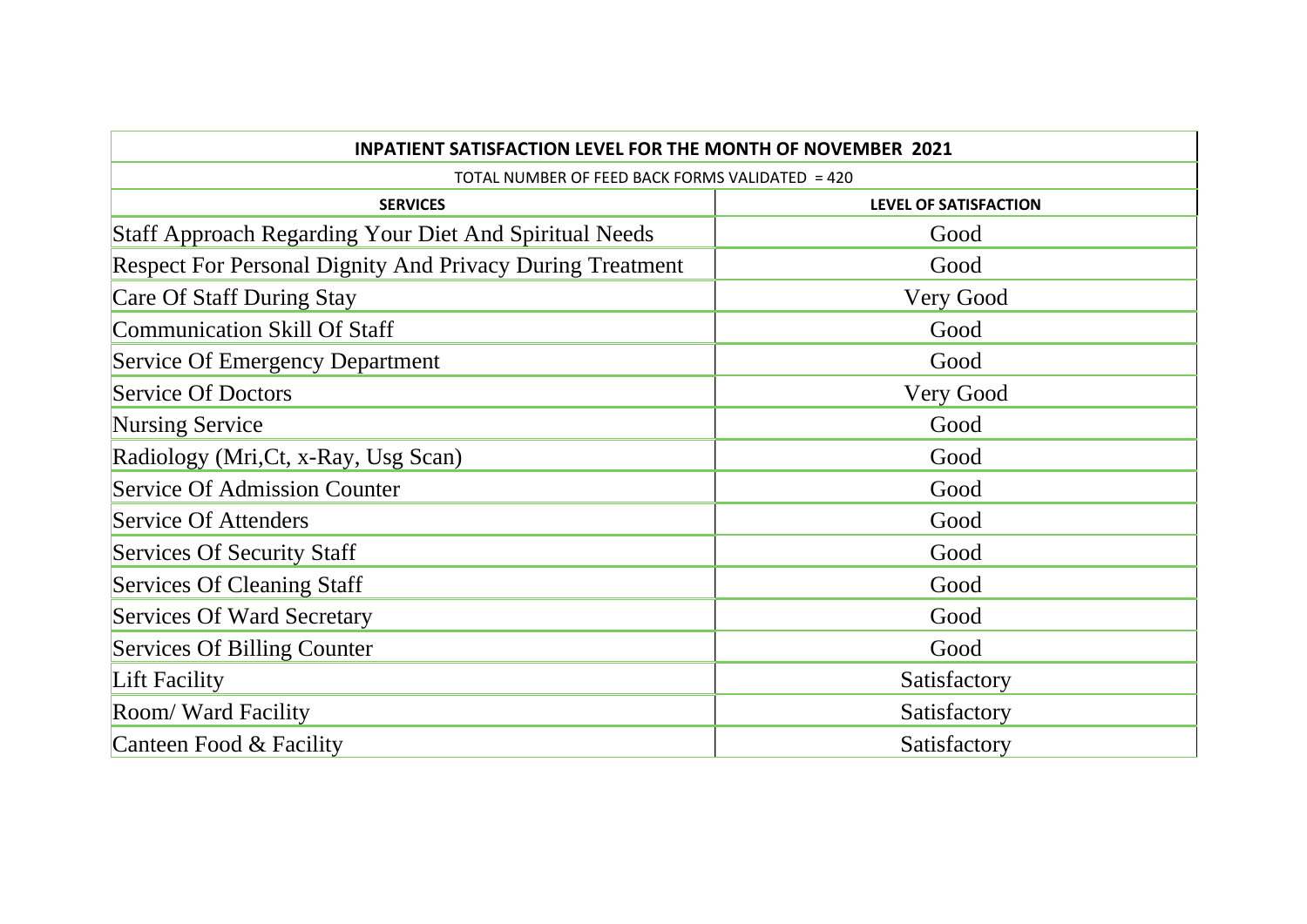| <b>OUTPATIENT SATISFACTION LEVEL FOR THE MONTH OF NOVEMBER 2021</b> |                              |  |
|---------------------------------------------------------------------|------------------------------|--|
| TOTAL NUMBER OF FEED BACK FORMS VALIDATED = 380                     |                              |  |
| <b>SERVICES</b>                                                     | <b>LEVEL OF SATISFACTION</b> |  |
| <b>RECEPTION</b>                                                    | Good                         |  |
| <b>OPINION ABOUTDOCTORS</b>                                         | Good                         |  |
| <b>BEHAVIOR OF OP STAFF</b>                                         | Good                         |  |
| OP WAITING/SPACE FACILITY                                           | Satisfactory                 |  |
| <b>PHARMACY</b>                                                     | Good                         |  |
| <b>RADIOLOGY</b>                                                    | Good                         |  |
| <b>TOILET FACILITY</b>                                              | Satisfactory                 |  |
| <b>CLEANLINESS</b>                                                  | Good                         |  |
| DRINKING WATER FACILITY                                             | Good                         |  |
| <b>CANTEEN</b>                                                      | Good                         |  |

 $\mathsf{r}$